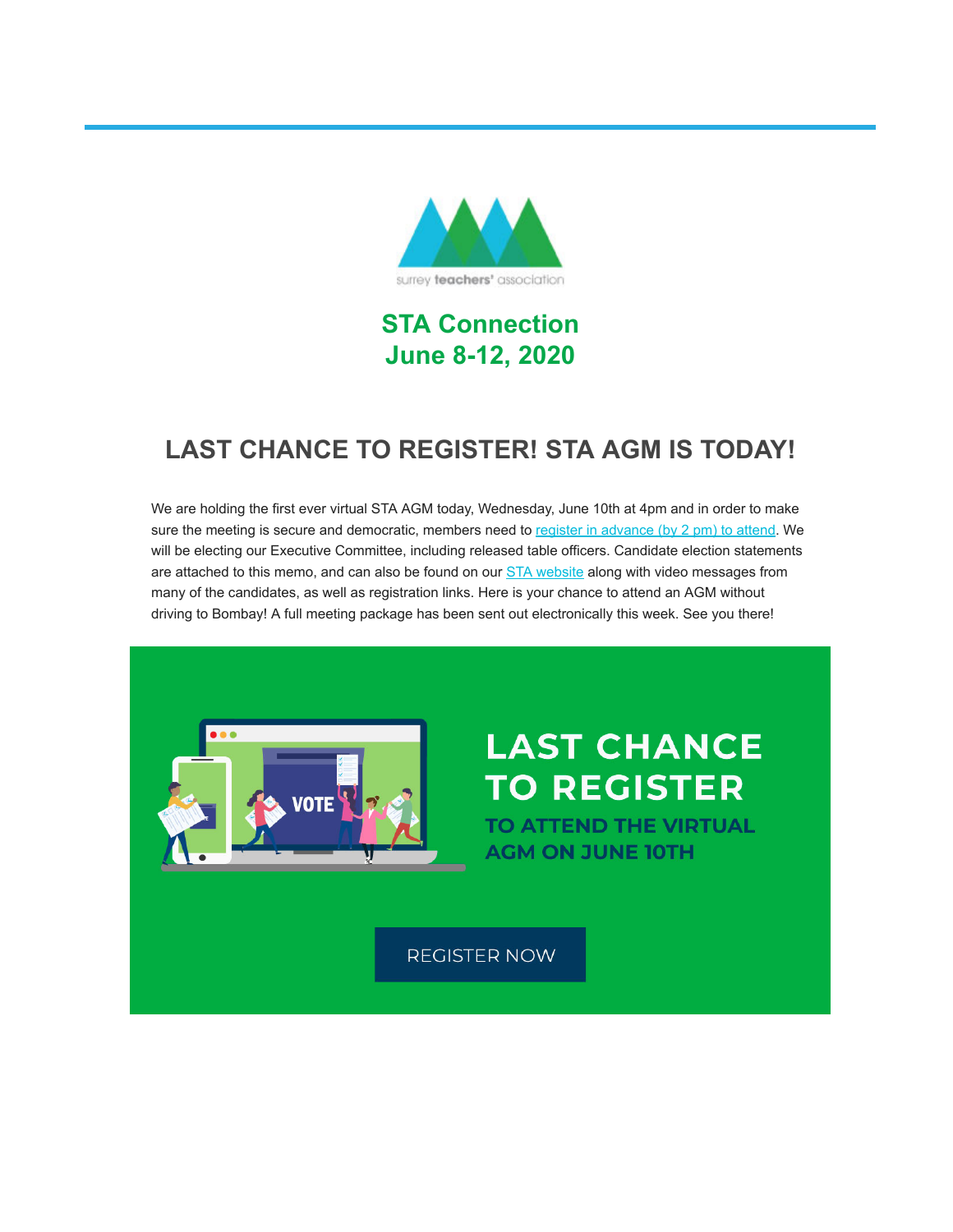# **Remedy Update**

The May STARA meeting passed a motion that authorizes the STA to enter into an agreement with the District about permitting remedy to be taken in the additional forms of funds for professional development or for classroom materials. (There are other locals that have such agreements with their districts.) Discussions about this issue are at a preliminary stage. There are numerous complexities to these issues, so it would likely take some time to arrive at an agreement, assuming the District is ultimately willing to agree to it. We know that remedy continues to be a source of frustration for members, and we will continue to advocate for them to relent on what we consider to be their illegitimate plan to force teachers to take remedy by the end of the school year.

# **Committee Elections at the June 24th STARA**

The next STARA meeting will be held on June 24, 2020 via Zoom and we will be holding elections for our standing committees during that meeting via Simply Voting. Notices are being sent to all the current committee members and a list of committees and available spots will be posted on our website and circulated to the reps for distribution shortly. Interested members should forward their name and the committee(s) they wish to join to [reception@surreyteachers.org](mailto:reception@surreyteachers.org) as soon as possible. Deadline for submitting your name via email is June 19, 2020, however, as always, we encourage our members to get involved and will be accepting names from the floor.

This is a perfect way to get involved with your union and make a difference.

# **Reporting and Assessment**

Many teachers are letting us know how challenging it is to write their report cards or to wrap up their courses satisfactorily during these unprecedented times. You've likely seen the district's Guidelines to Assessment and Reporting, and have likely heard that teachers have the option of using the onepage Freshgrade summative report. Report cards will be simpler and shorter this time around! In Secondary it may feel frustrating to have made so many changes to your courses because of the remote delivery model, and now overwhelming to decide upon a final mark.

We want to encourage you to use your professional autonomy and your professional judgement as you prepare to let parents know how their child has been doing over the school year or this semester. Even though you have not seen most of your students face-to-face, you know your kids and how they have been progressing. In these unusual times, trust yourself, and feel free to reach out for assistance if you need it.



June 10 – [4 pm STA AGM via Zoom](https://surreyteachers.us20.list-manage.com/track/click?u=37ec644ae87e34b54b3912660&id=45b7e716f3&e=7261da6bdb) June 11 – IST Committee June 11 – Labour Affairs Committee June 12 – AGM Debrief

June 15 – Local Representatives Meeting June 16 – Executive Committee June 19 – Indigenous Education Committee June 24 – STARA Virtual Meeting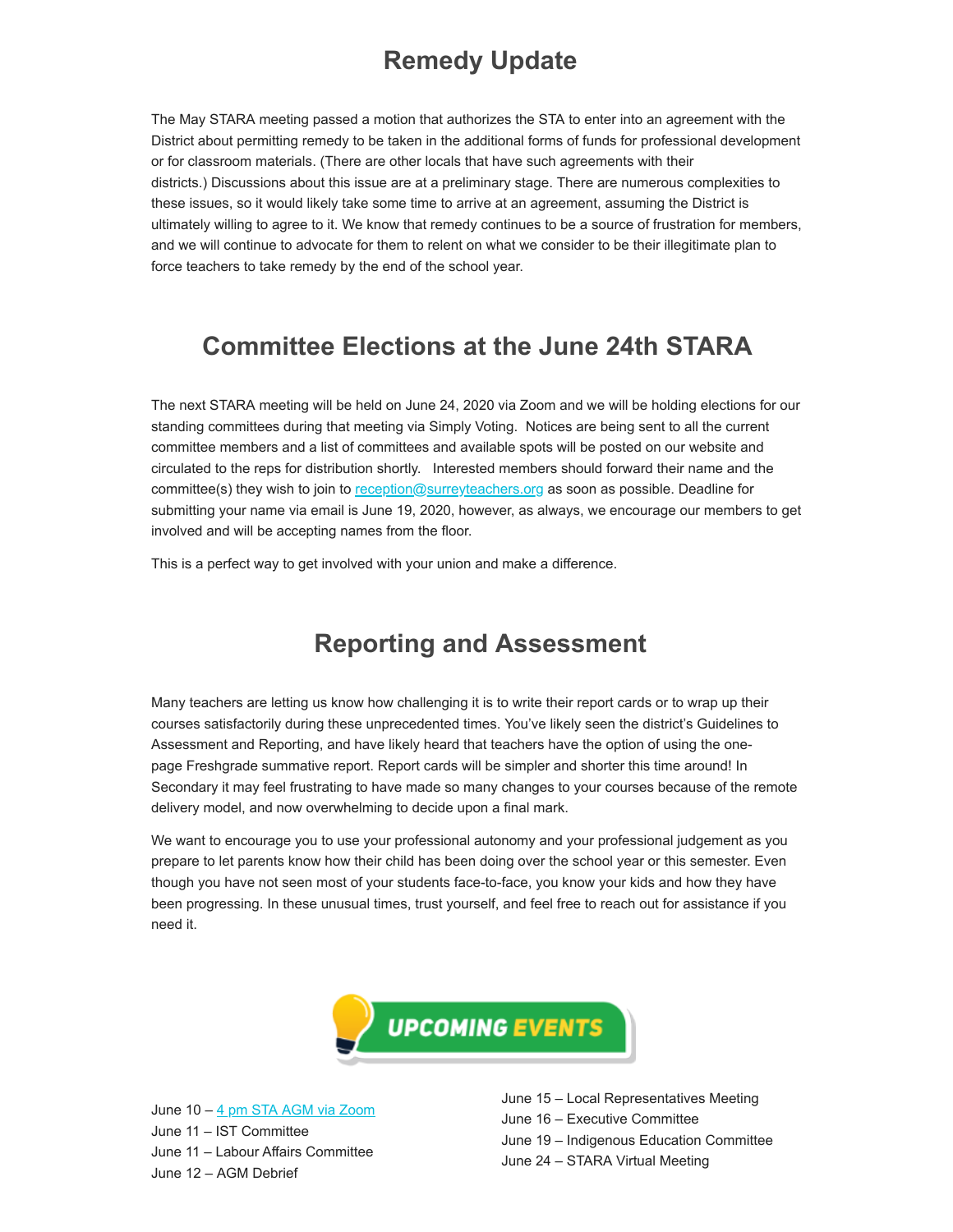# **Taking Action Against Racism**

*A message from the STA Table Officers*

Last week we issued a statement on the STA's thoughts and intentions about racism, and this week we would like to follow up with some further comments about possible actions we can do in the face of revelations of racist incidents happening in our schools.

We know that members who are Indigenous, Black, or People of Colour (IBPOC) experience racism in their workplaces. One of our members spoke to the media this past week about racist treatment he has been subjected to as a Black teacher in Surrey. But we know that these were not isolated incidents. IBPOC members encounter racism regularly. Such racism can take the form of overt racist statements and acts, but also microaggressions. It can come from students, parents, administrators, support staff, and STA colleagues. Racism is also embedded in structures that perpetuate racial inequality through policies, institutional practices, and cultural representations. We have all become more conscious of health and safety in the era of COVID-19, but for people who are IBPOC, racism is a severe health and safety hazard, and it needs to be treated as such.

To members who are Indigenous, Black, or People of Colour, we say: The union stands with you. An injury to one is an injury to all. You may not feel much trust in the union right now, and we understand that. Antiracism work requires action, not words. Please hold us accountable for our actions as we seek to do this work better.

To members who are White, we say: Be prepared to do work, and to learn about how racism operates in our society. Be prepared to feel uncomfortable. Be prepared to make mistakes, and if you are called on them, listen and resist the urge to retreat into defensiveness. Above all, keep working at it.

The STA been discussing racism with the School District this past week. Some initial impressions from those discussions are that the provincial order about school codes of conduct does not actually require that they address racism. Also, although Surrey has a "Safe and Caring Schools" policy and regulation, it is weak on issues of racism. It is far easier to speak of inclusion, multiculturalism, and diversity than it is to confront racism. The Board's Policy Committee will be working on developing better policy and regulation to combat racism.

We have emphasized to the District the need for employee groups to have input into new policy, and for IBPOC employees to be part of the process. We have also stressed the need to ensure that, once there is better policy in place, there be a significant ongoing commitment of energy and resources to make the policy effective, and not mere words. We are also proposing that the District provide high quality antioppression training to all employees. Administrators absolutely need it, but so does everyone working in this school district.

As a union, we also need to examine our own structures and processes. How does structural racism operate within the STA? How can we be sure to have a diversity in our own union leadership ranks? How can we make sure our staff reps are go-to people in the schools on these questions, and have the skills to do this difficult work?

#### **Our current action plan is this:**

- 1. Pushing the District for a working group (which includes representation from the STA, CUPE, and the SPVPA) to develop anti-racist policies and practices
- 2. Conducting an equity audit of the STA
- 3. Striking a task force to investigate how to promote, retain and support racialized members in leadership roles within the STA
- 4. Developing inspiring training opportunities for union reps and teachers.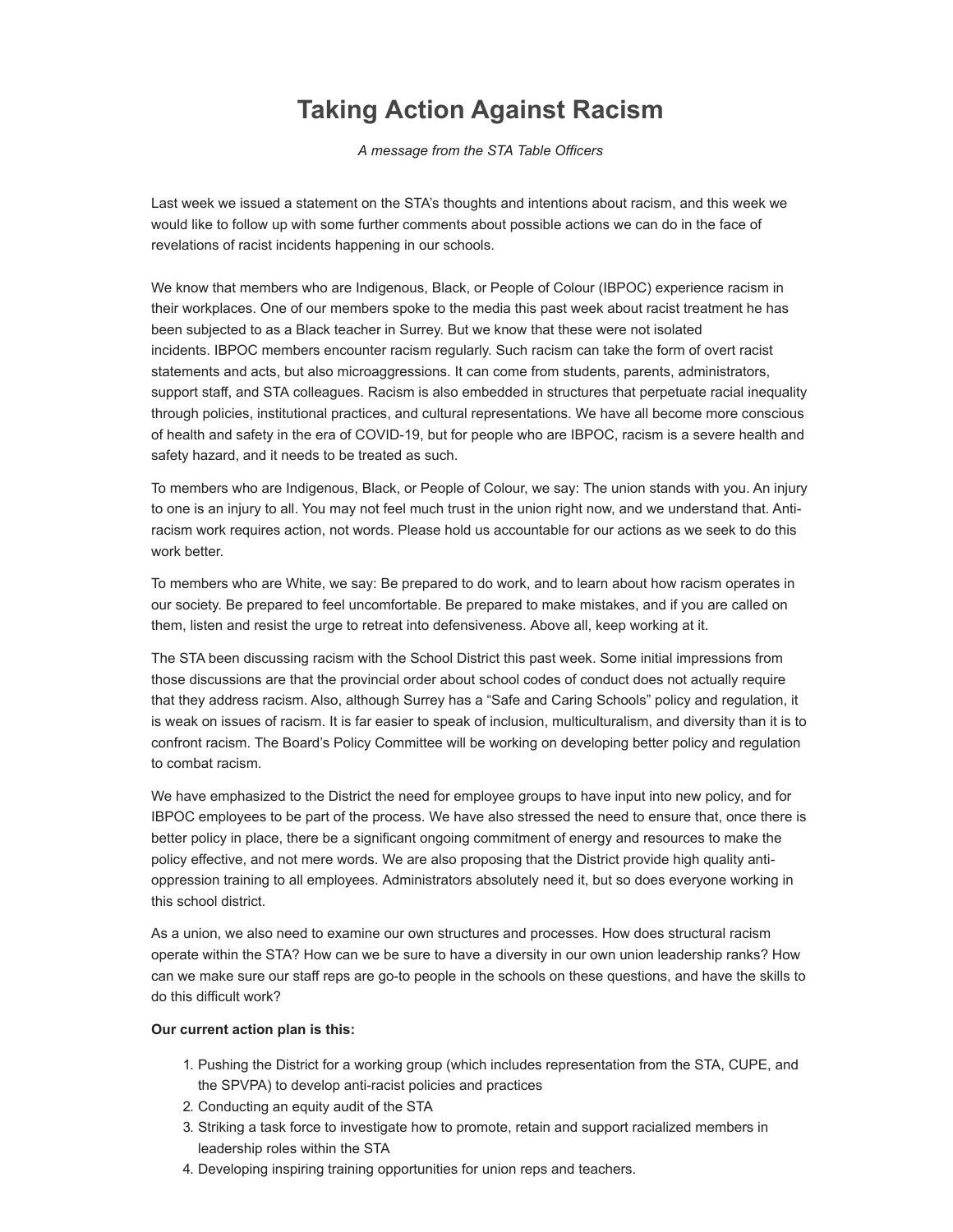#### More resources to help teach antiracism

- There is a page on the BCTF website, created by the Committee for Action on Social Justice [Committee, that is dedicated to teaching antiracism: https://www.bctf.ca/SocialJustice.aspx?](https://surreyteachers.us20.list-manage.com/track/click?u=37ec644ae87e34b54b3912660&id=993f1e66b1&e=7261da6bdb) id=17632
- TeachBC also has many antiracism lesson plans and activities: https://teachbc.bctf.ca
- CBC is hosting a virtual town hall on **Wednesday, June 17** from 7:00 8:30 pm to discuss systemic racism in the workplace, in the media and in day-to-day interactions. You can visit [http://cbc.ca/racismtownhall](https://surreyteachers.us20.list-manage.com/track/click?u=37ec644ae87e34b54b3912660&id=61045cb65f&e=7261da6bdb) now to submit your stories, questions and comments in advance of the town hall. You can listen to the town hall on CBC Radio One across the province and live stream the town hall on Facebook, CBC Gem and [http://cbc.ca/bc.](https://surreyteachers.us20.list-manage.com/track/click?u=37ec644ae87e34b54b3912660&id=44698fb6d7&e=7261da6bdb)

### **Looking ahead to the Fall**

We know people are feeling really burned out after all we've dealt with this spring, but we want to encourage you to get involved at your schools and work sites when conversations and meetings are happening about what next year will be like. Now is the time to speak up with your ideas. If we have a hybrid model of face to face and remote learning opportunities, what can we decide now to help it be more successful than what happened this spring? How will a hybrid model work for elective courses such as foods, shop, music, work experience? Teachers in all specialties have so many creative ideas and should express them. We know the district is looking for ideas as to how some of the problems can be solved. If we come up with workable solutions at your site, these successes may be replicated around the district.

### Remember, we have Staff Committees and Health and Safety Committees!

Now is the time to step up and make your voice heard at the school level. We have Staff Committees and Health and Safety Committees at each work site, and there is a need for these committees to consider particular site-based needs and to suggest ways to make things work in the new pandemic reality. What gets decided now may influence the whole district, and will likely influence your school plans for the fall. When teachers show up for meetings and voice their ideas, the volunteer leaders who are members or chairs of these committees can feel supported.

# **TTOC Experience Transfer: Make Sure You Get Paid For Your Experience!**

Did you know that your TTOC experience is not automatically factored into your pay level when you get a contract? You need to apply to have it transferred.

**The deadline to apply to have your TTOC Experience transferred to your Contract Teaching Experience is June 30!** Sign and send the [form](https://surreyteachers.us20.list-manage.com/track/click?u=37ec644ae87e34b54b3912660&id=ceb4cd502b&e=7261da6bdb) to the District (Attn: HR/Payroll). It might make you eligible for an incremental increase in September!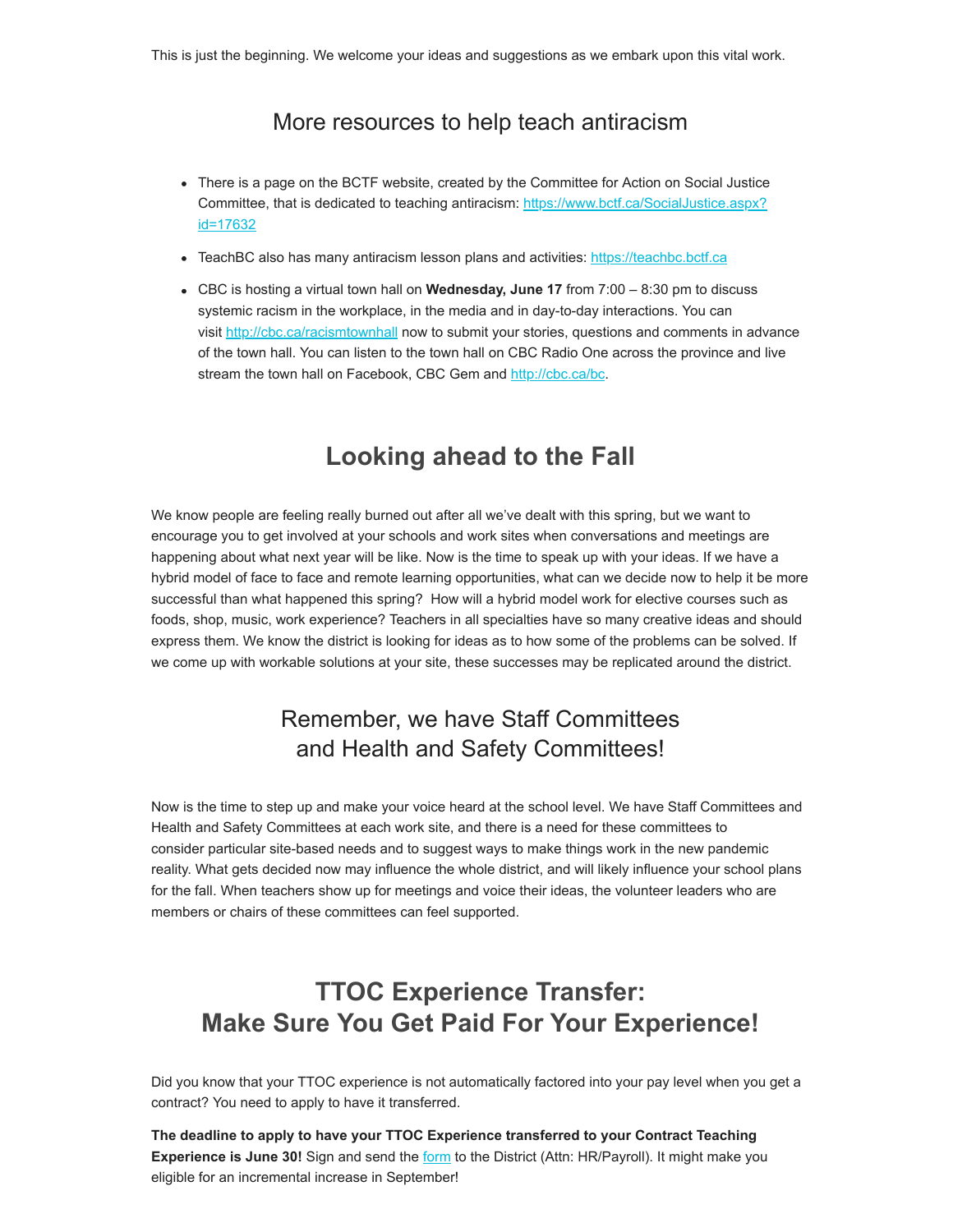Your pay increment (step level) is based on your teaching experience. Contract teachers move up one step on the pay scale after 10 months of full-time experience. Incremental increases take place automatically on September 1 and January 1 each year.

TTOCs are also eligible to move up the pay scale based on their experience: 17 days of TTOC experience equals one month of contract experience. If you have received a contract this year, and have previously accumulated TTOC experience, you can complete a form asking Payroll to convert TTOC experience to contract experience, because the combination of the two might make you eligible for an incremental increase. Payroll will not do this unless you request that your TTOC days and contract months are merged.

If you are a part-time contract teacher AND you work occasionally as a TTOC, you are also eligible to convert your accumulated TTOC experience to Contract experience.

For example: Taylor Smith teaches three days per week at an elementary school in a contract assignment. On Thursdays and Fridays, they TTOC. Taylor has 70 days of TTOC experience accrued in their TTOC experience bank. They also have 7 months of contract teacher experience accrued. In June 2020, Taylor applied to have their TTOC experience transferred to their contract teacher bank. The 70 days Taylor has accrued will be converted to months by dividing by 17. 70 divided by 17 is 4 whole months with 2 days remaining. The four months will be transferred to Taylor's contract teacher bank and the 2 days will remain in their TTOC bank. Taylor will now have 11 months in their contract teacher experience bank. This means that on September 1, 2020, Taylor moved from Step 0 on the salary grid to Step 1. Taylor will be able to transfer their TTOC experience twice per year.

If there's any confusion, or you have questions, please contact Grievance Officer, Mark Keelan via [grieve2@surreyteachers.org.](mailto:grieve2@surreyteachers.org)

### **Mentor36**

Mentor36 is our Surrey Teachers' Association – School District 36 joint mentorship program. We are committed to supporting professional growth and a sense of belonging for Surrey teachers through an opportunity for collaborative mentorship at every site in Surrey. Are you interested in engaging first-year teachers through mentoring? You can now apply to be a mentor at your school or within your family of schools on the Mentor36 website at [www.mentor36.com](https://surreyteachers.us20.list-manage.com/track/click?u=37ec644ae87e34b54b3912660&id=1ec7def2ab&e=7261da6bdb). Please call Christie Weigel, Professional Support Services officer, at 604-594-5353 for more information.

# **Reminder: Submit Your Receipts!**

Attention teachers! Do you have any outstanding, unclaimed expenses from this school year?

Have you filed your claim to be reimbursed for Pro-D, red t-shirts, or other related expenses?

STA Committee members and staff reps, do you have any receipts that need to be sent in?

This is a friendly reminder to complete your expense vouchers and submit your paperwork (including receipts!) by **June 30, 2020**. Donna is trying hard to get everyone paid. Please help her out by not waiting until the bitter end to get your paperwork in! Can't find your sheet?

Download the [expense voucher](https://surreyteachers.us20.list-manage.com/track/click?u=37ec644ae87e34b54b3912660&id=5f39f17099&e=7261da6bdb). For the voucher specific to Red for Ed shirts, you can find it [here](https://surreyteachers.us20.list-manage.com/track/click?u=37ec644ae87e34b54b3912660&id=5a449e3737&e=7261da6bdb).

**Forms can be sent to Donna Stewart at** [accounting@surreyteachers.org](mailto:accounting@surreyteachers.org)**.**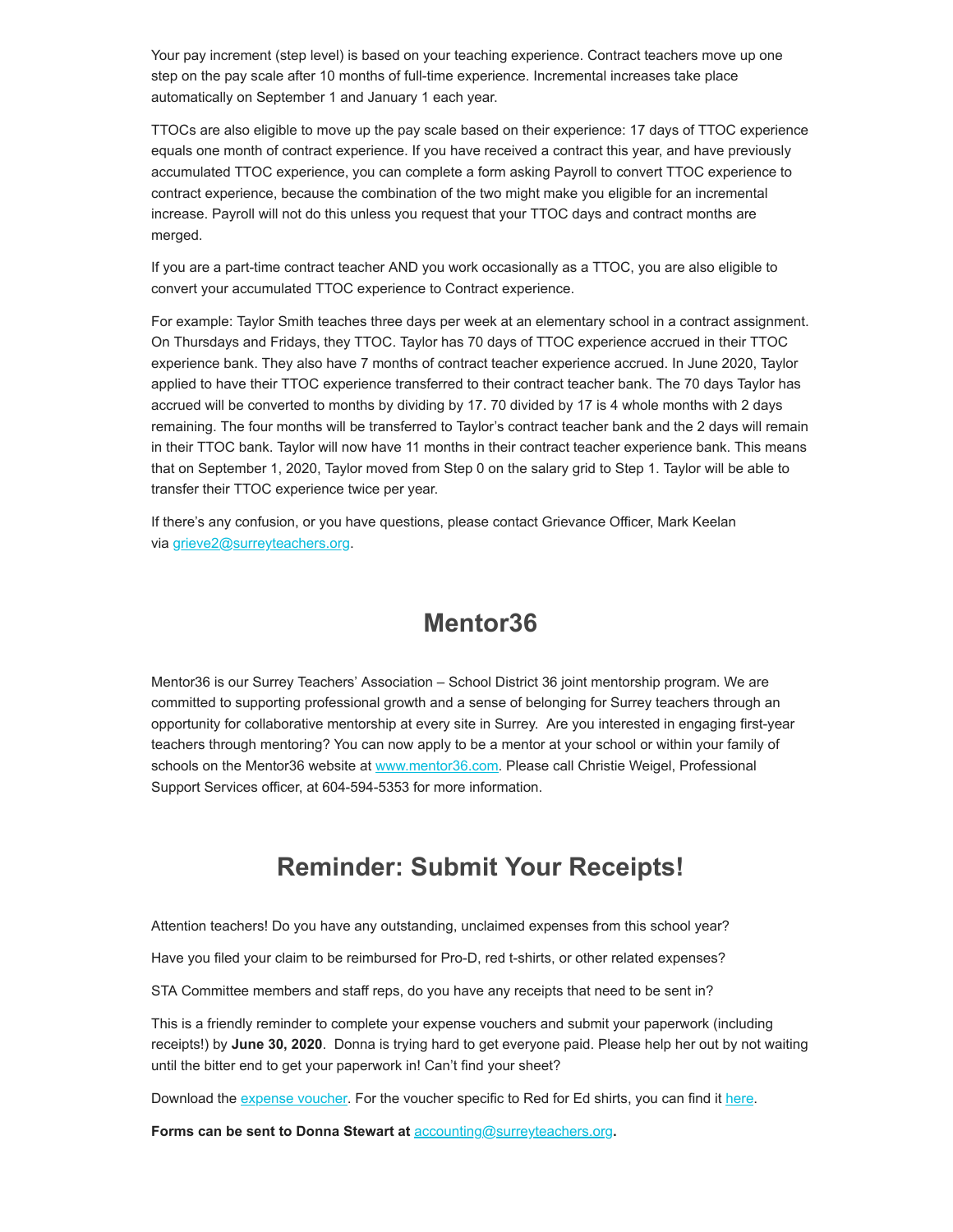# **BCTF COVID-19 Survey**

Now is your chance to share your thoughts and concerns with the BCTF!

They will ask you questions around the following themes:

- 1. How are you doing?
- 2. What do you think about the return to teaching in schools?
- 3. What shifts have you seen in your workload and use of technology?

This is an opportunity to ensure your voice and heard and that the BCTF can advocate for us all.

The survey takes about 15 minutes to complete and will be open until Friday, June 26.

Complete the survey here: [http://questionnaire.simplesurvey.com/f/l/teachingduringcovid](https://surreyteachers.us20.list-manage.com/track/click?u=37ec644ae87e34b54b3912660&id=350a695562&e=7261da6bdb)

# **Opportunities for Members: Apply to be on a BCTF Committee!**

There are currently vacancies on the Aboriginal Education Advisory Committee, the Committee for Action on Social Justice, the Income Security Committee, the TTOC Advisory Committee, the G. A. Ferguson Memorial Award Trustees, and W. R. Long International Solidarity Fund. **The deadline to apply is June 12, 2020 at 5:00 pm.** Learn more about the committees [here.](https://surreyteachers.us20.list-manage.com/track/click?u=37ec644ae87e34b54b3912660&id=7cd6e0abb6&e=7261da6bdb)

#### **Invitation to International Solidarity Event**

We have bought a "virtual table" at the CoDevelopment Canada fundraiser, and we would like interested members to join us. We have 15 spots available. Are you interested in hearing directly from teachers in Latin America about what is going on there with CoVid19? We are supporters of projects with teacher unions in Central and South America, and here is our chance to learn more about their reality. Please email Julia directly to indicate your interest in "attending" this event on June 20th, at [1vp@surreyteachers.org.](mailto:1vp@surreyteachers.org)

# **Inside Public Education in Latin America - The Impact of COVID-19**

On Saturday, June 20, join us for a CoDev interactive fundraising webinar featuring Gloria de Maria Roques of partner ANDES 21 de Junio (El Salvador) and Rosa Maria Leyzaquia of partner SUTEP (Peru) who will educate us on what has been happening to public education in the face of the pandemic in their respective countries. You'll have the opportunity to ask questions and enjoy some special musical guests!